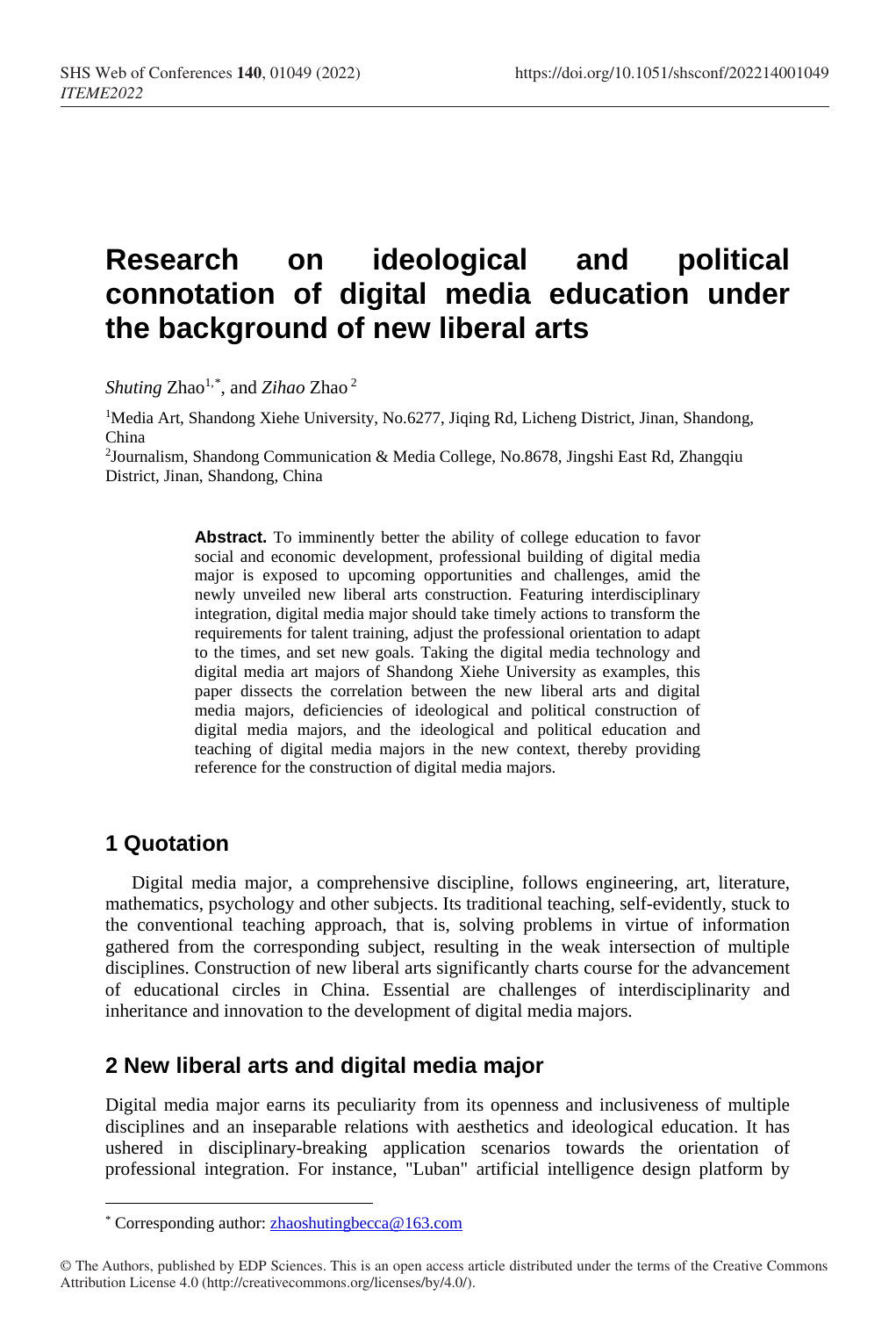Alibaba Cloud is able to study and output design works through artificial intelligence algorithm learning and training, and is even capable of generating 8,000 posters per second through deep learning. Baidu AI Open Platform gives birth to virtual anchor video production platform, visual positioning and enhancement SDK, etc., making use of AI, AR and VR technologies. Stepping out of the sole application in the cross-integration of disciplines, digital media now lies in solving practical issues of other disciplines. Inexorable is the cross-disciplines, inheritance and innovation by digital media in the context of the new liberal arts. In this regard, ideological and political education is obliged to cover new industry technology and invests efforts in improve students' aesthetic literacy and cultural accomplishment, and educate applied talents that in line with the demands of modern talent training, in addition to classic components of political identity, patriotism, and moral cultivation.

## **3 Deficiencies of ideological and political construction of digital media education and teaching**

Digital media, an emerging major since the early 21st century, has ushered in rapid development as the state backed the animation industry. Animation major, closely related to the digital media major, however, is on the list of national red warning major for its large amount of unemployment and continue-to-fall employment. Once digital media technology and digital media art fail to learn its lesson, these two will also face the embarrassing situation of a large shortage of talents, and mismatching cultivation.

The major now is in face of varying shortcoming, among which, ideological and political construction of education and teaching demand prompt solution. "Hardware" construction consumers relatively longer time to put it over and faces difficulty of examination and approval; while efforts invested in the enhancement of "software" earns quick improvement of teaching quality and wide applicability. The following problems were located from the perspective of ideological and political connotation construction of education and teaching:

### **3.1 Professional training mismatches industrial demands**

In a general way, talent training in colleges and universities should serve industrial development, be forward-looking, and industrial progress. Digital media major centers on film and television animation, game production and other orientations, adopting usual teaching approaches. A case in point is that the course of "Animation Motion Law" holds on to the alike teaching method of five and ten years ago. Specifically, it usually adopts flash or traditional animation paper for action drawing, and adds inbetween for learning, ground on theoretical teaching, without learning about new technologies and methods such as artificial intelligence frame supplementation. Such a blank has kept students away from cutting-edge technology, adapting to requirements of industrial development, and conforming to the development trend of intelligent media, other than accessing to basic knowledge.

#### **3.2 Poor ideological and political standard**

Ideological and political construction must be comprehensively promoted in all colleges and universities and disciplines, required by "Guidelines for Ideological and Political Construction of Curriculum in Colleges and Universities" by the Ministry of Education on May 28, 2020. It stressed that we must practice the fundamental task of establishing moral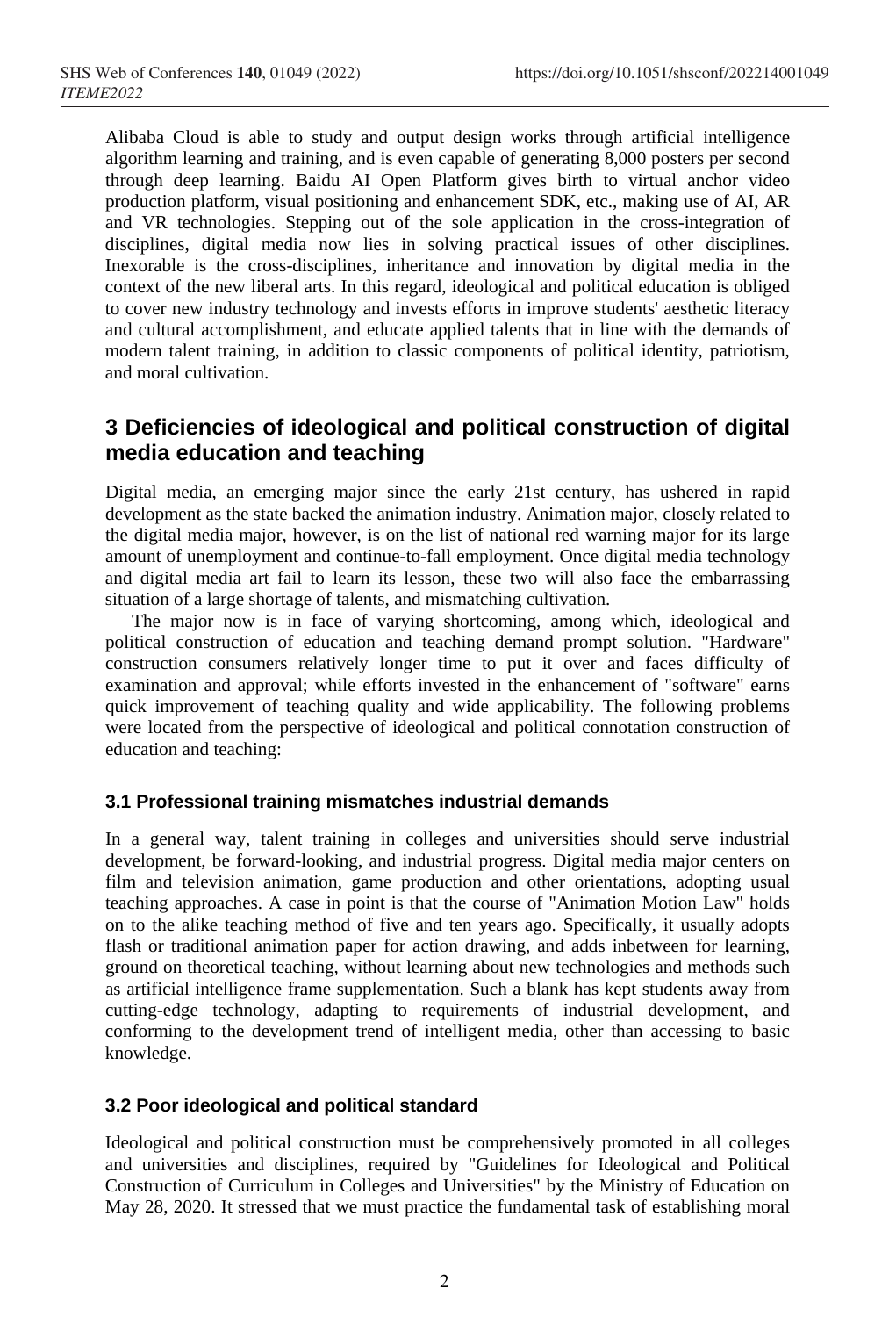integrity in cultivation and pursue education for all-round development, and integrate value shaping, knowledge imparting and ability training. It is a taboo indiscriminately imitating the mature teaching modes and approaches. On the contrary, the ideological and political courses of digital media major should make the best of advantages of professional crossintegration and integrate with the ideological and political connotation, referring to basis of professional characteristics and background of new liberal arts.

Teachers are frequently visited by questions such as what is the connotation and are elements of ideological and political construction, how to build it, in the course of ideological and political construction, resulting in deficiencies of lack of standards, poorlyorganized thinking and disappointing construction outcomes.

#### **3.3 Poor regional characteristics**

Huge is the scale of education for digital media majors. Both comprehensive, art, and media colleges have set up related majors. However, the homogeneity of professional construction is severe, sharing the alike professional construction plans and talent training models.

In the new era of the new liberal arts, nothing short of carrying on its characteristics and referring to the development of local characteristics enables the construction of digital media majors to maintain the core competitiveness, enrich the ideological and political awareness of college students, and stimulate their enthusiasm to learn the splendid traditional Chinese culture.

### **4 Ideological and political connotation measures of digital media major education and teaching in the context of new liberal arts——Taking Shandong Xiehe University as an example**

Digital media technology major by Shandong Xiehe University embraced its first group of students in 2017, and enrolled for the digital media art major opened with approval in 2020. Efforts invested in outputting Shandong curriculum ideological and political demonstration course of "Design Foundation", thus to favor Shandong Province's first-class curriculum construction, and application for the first-class undergraduate majors. These majors now face diverse challenges in terms of follow-up construction, as technology keeps advancing. Under such circumstances, this paper explores and practices the ideological and political connotation construction of digital media majors in the context of the new liberal arts, and attempts to provide certain reference for the future construction of digital media majors.

Ideological and political construction measures for the education and teaching of digital media technology and digital media art majors by Shandong Xiehe University:

#### **4.1 Professional research**

Progress should be made to fully survey the training programs and curriculum systems of digital media majors at home and abroad, value the multi-disciplinary cross-disciplinary and ideological and political connotation construction of digital media majors, thus to output feasible reference for the construction of digital media majors and talent training models and courses in the contact of new liberal arts. In the meantime, orientation of professional construction should be adjusted accordingly according to analysis of industrial status quo and portrait of talents required by the industry. It should introduce emerging industry technology to the classroom, so that students can learn about and contact the industry and understand the needs through learning and practice.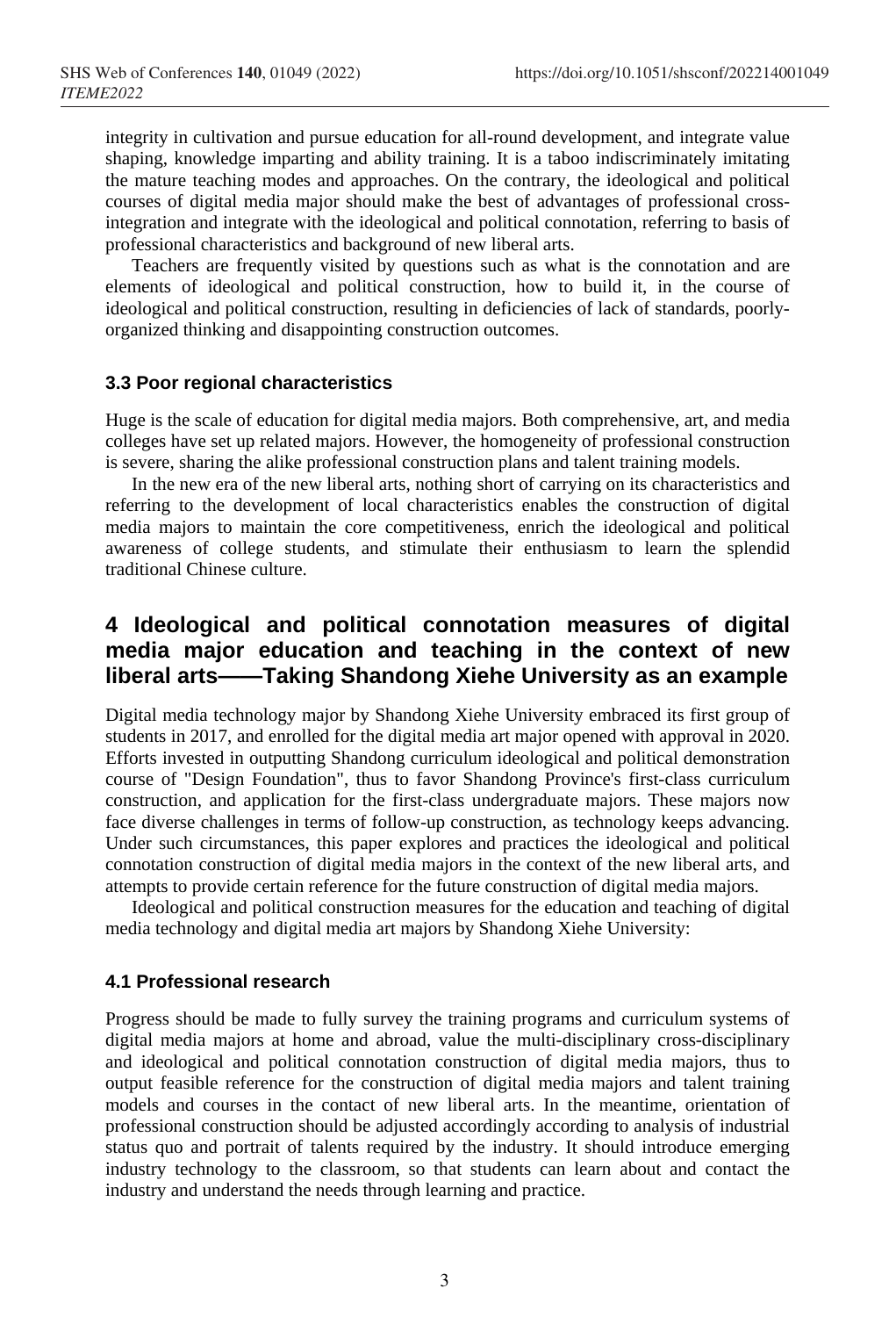#### **4.2 Co-construction of interdisciplinary projects for the digital media major**

As the digital media technology and digital media art majors are opened by the School of Computer Science, Shandong Xiehe University attempts to integrate them with the computer majors.

Students should be encouraged to attend innovation and entrepreneurship competitions, flexibly apply theoretical knowledge for independent research and professional project construction, combining with professional knowledge of engineering, medicine, psychology, art and other disciplines. In innovation and entrepreneurship competitions at all levels, students in digital media and those in artificial intelligence, network engineering, software engineering, medical imaging and other majors should team up to gather professional knowledge, improve project content, improve project quality, and integrate technology into art to realize the professional integration of interdisciplinary fields. Furthermore, it should put forth effort to arouse students' interest in independent learning and practical ability, offer innovative practice platforms, and flexibly apply theoretical to serve and give back to the society targeting public demands.

In the 7th Internet + Innovation and Entrepreneurship Competition in 2021, students majoring in digital media technology and digital media art won one national bronze award, two provincial gold awards, and multiple provincial silver awards.

#### **4.3 Compilation of ideological and political textbook**

Basing five basic elements of political identity, patriotism, moral cultivation, cultural literacy and legal sense, Shandong Xiehe University comes up with the corresponding specific ideological and political elements combining with professional characteristics, and effectively integrates them into digital media courses, and compiled "Digital Media Art Course Ideological and Political Teaching Guide", "Digital Media Technology Course Ideological and Political Teaching Guide". Each major compiles the course ideological and political teaching guide on the basis of 8-10 professional core courses. Each course focuses on the basic situation of the course, the ideological and political goals, course content and ideological and political elements, the implementation path, and the assessment and evaluation methods respectively. It refines and summarizes the ideological and political elements in chapters, and covers specific cases and supporting points perfectly serve the course teaching through lively activities. In addition, it should list the ideological and political learning into the assessment and evaluation system to escort the education effect. Compilation of ideological and political textbooks is not to formulate standards to limit thinking, but providing faculties with powerful standards of ideological and political elements, broaden their thinking, and provide valuable reference for the corresponding construction.

Furthermore, new technologies and products in the media art industry should be mentioned in the professional construction to guide students to experience and understand new trends, and provide benign guidance on start-ups.

#### **4.4 Integrate Qilu culture into lesson preparation**

Qilu culture contains Yimeng red culture, Mount Tai traditional culture, Yellow River traditional culture, etc. Such introduction guides students to learn about Qilu culture during the study. In terms of project practice, students integrate local characteristics to learn and make. Meanwhile, it suggests encouraging students to start from the surroundings, learn and think independently, and introducing project-based teaching to stimulate students'